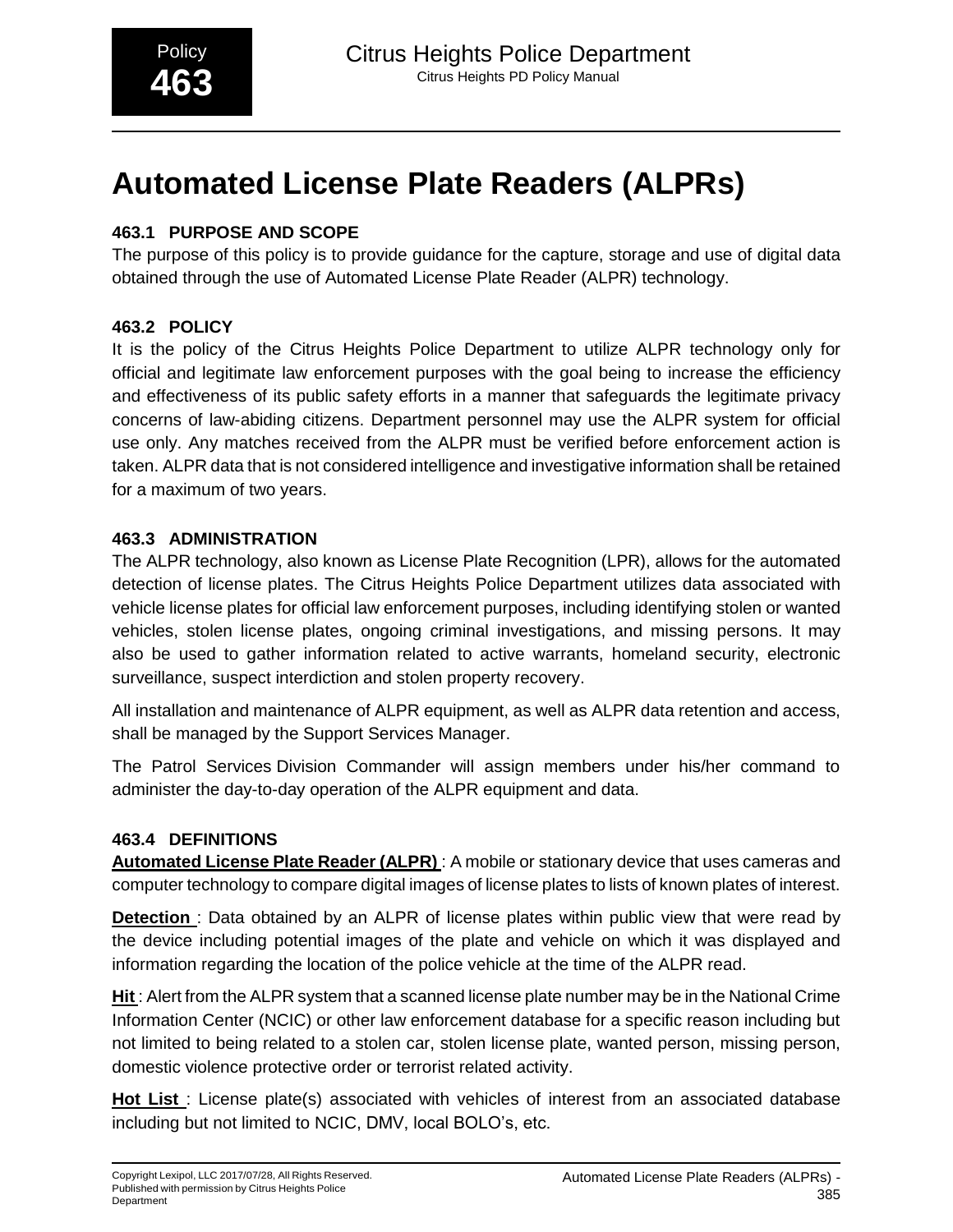# Citrus Heights Police Department

Citrus Heights PD Policy Manual

# *Automated License Plate Readers (ALPRs)*

#### **463.5 GENERAL ADMINISTRATION**

ALPRs will be used only by members of this department which includes sworn and non-sworn staff who have been properly trained in the use of designated ALPR equipment and operations for legitimate law enforcement purpose.

No civilian or sworn member shall use or authorize the use of any ALPR system or any ALPR database information for any reasons other than official law enforcement purposes.

A positive hit under the ALPR program does not in and of itself establish probable cause. With the absence of exigent circumstances the hit information/data should be confirmed prior to taking any related law enforcement action.

#### **463.6 OPERATIONS**

Use of an ALPR is restricted to the purposes outlined below. Department members shall not use or allow others to use the equipment or database records for any unauthorized purpose (Civil Code § 1798.90.51; Civil Code § 1798.90.53).

- (a) Prior to a shift, members using an ALPR will ensure that an upload of the most up to date list of data from the system has been performed for the day.
- (b) An ALPR may be used in conjunction with any routine patrol operation or criminal investigation. Reasonable suspicion or probable cause is not required before using an ALPR.
- (c) While an ALPR may be used to canvass license plates around any crime scene, particular consideration should be given to using ALPR-equipped cars to canvass areas around homicides, shootings and other major incidents. Partial license plates reported during major crimes should be entered into the ALPR system in an attempt to identify suspect vehicles.
- (d) No member of this department shall operate ALPR equipment or access ALPR data without first completing department-approved training.
- (e) No ALPR operator may access department, state or federal data unless otherwise authorized to do so.
- (f) If practicable, the officer should verify an ALPR response through the California Law Enforcement Telecommunications System (CLETS) or the National Crime Information Center (NCIC) before taking enforcement action that is based solely on an ALPR alert.
- (g) When an enforcement action and investigation and/or prosecution results from an ALPR hit the hit will be preserved and included in the report.
- (h) ALPRs may be used in special operations or details such as high crime area patrols, DUI saturations and checkpoints enforcement details, direct criminal investigations, etc. As an additional investigative resource the department may solicit assistance from other agencies or companies with ALPR equipped cars or stationary ALPR cameras in identifying a vehicle to gather license plate data in particular areas and to track a known vehicle's whereabouts. Similarly other departments may request assistance from this department in the event of the same.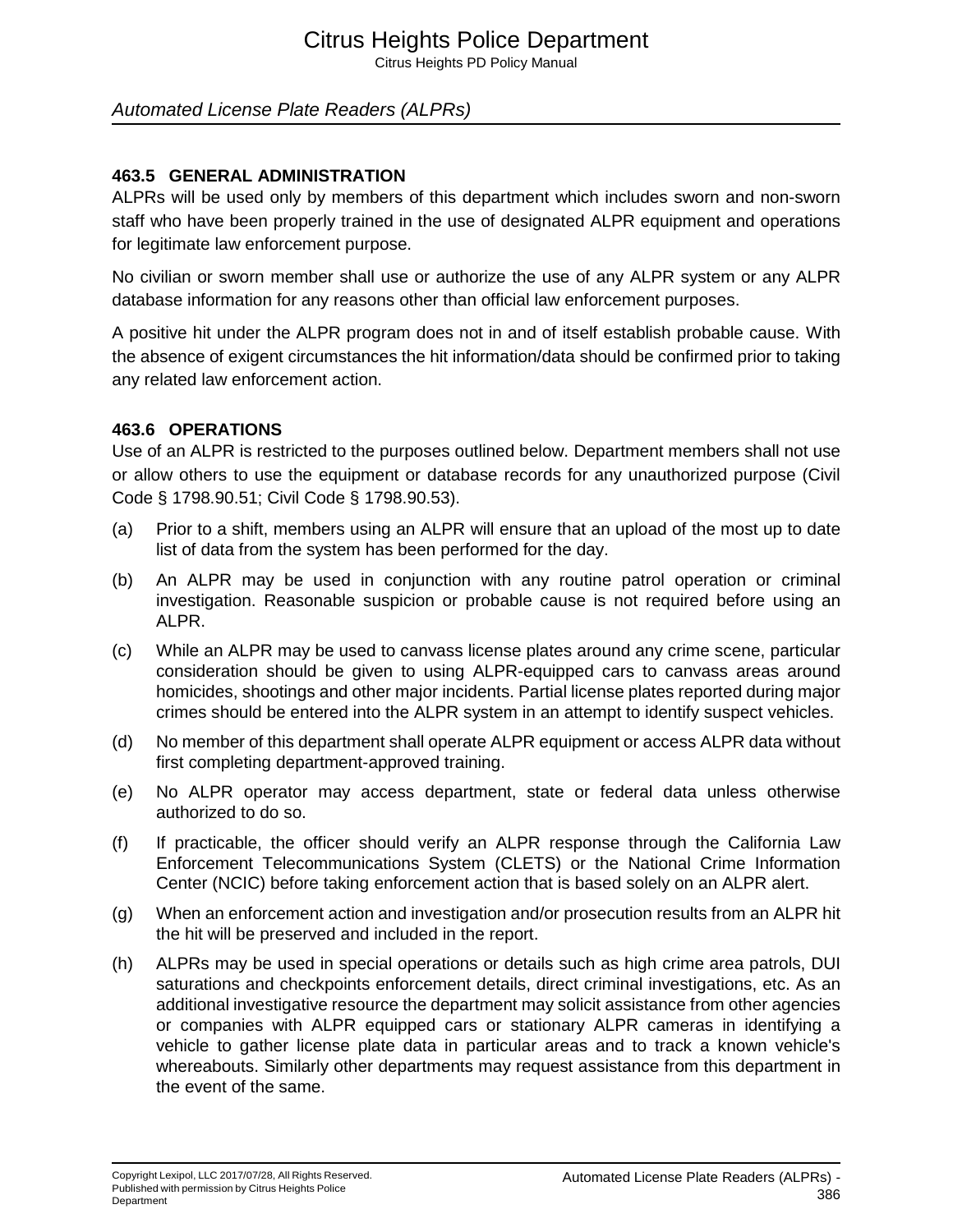Citrus Heights PD Policy Manual

# *Automated License Plate Readers (ALPRs)*

- (i) As an additional investigative resource the department may solicit assistance from other agencies or companies with ALPR equipped cars or stationary ALPR cameras in identifying a vehicle to gather license plate data in particular areas and to track a known vehicle's whereabouts. Similarly other departments may request assistance from this department in the event of the same.
- (j) Consideration should be given to deploying ALPR strategically such as at a perimeter, choke point, major highways, other avenues of escape, et cetera.

#### **463.7 ALPR OPERATORS**

Officers assigned to ALPR vehicles shall ensure the ALPR cameras are properly affixed to the assigned police vehicle prior to starting their shift; inspecting units for damage or excessive wear.

Upon discovery of any ALPR equipment that is inoperable or damaged in any way officers shall immediately notify the ALPR administrator or supervisor and complete a vehicle repair slip.

Officers shall start the car detector ALPR system software to activate the system and receive the automatic updated hot list at the beginning of each shift.

ALPR units installed on marked Citrus Heights Police Department vehicles shall be activated and used at all times unless the operator of the vehicle has not been trained or the system is not properly functioning. Officers shall assure that the ALPR system is operational by making sure all cameras, LEARN, GPS and system light color is green on the top right of the car detector program.

Officers shall not attempt to repair defective or inoperable ALPR equipment.

#### **463.8 ALPR DATA**

#### Internal Data

All ALPR data downloaded to the server should be stored for a minimum of one year (Government Code § 34090.6) and in accordance with the established records retention schedule. Thereafter, ALPR data should be purged unless it has become, or it is reasonable to believe it will become, evidence in a criminal or civil action or is subject to a discovery request or other lawful action to produce records. In those circumstances the applicable data should be downloaded from the server onto portable media and booked into evidence.

# **Sharing**

## **Data**

All detection data generated from the Citrus Heights Police Department's ALPR systems can be shared with requesting law enforcement agencies who utilize the Law Enforcement Archival Reporting Networks (LEARN).

In the event an agency whose ALPR data is not hosted on the LEARN server and requests data sharing such request will be forwarded to the ALPR administrator.